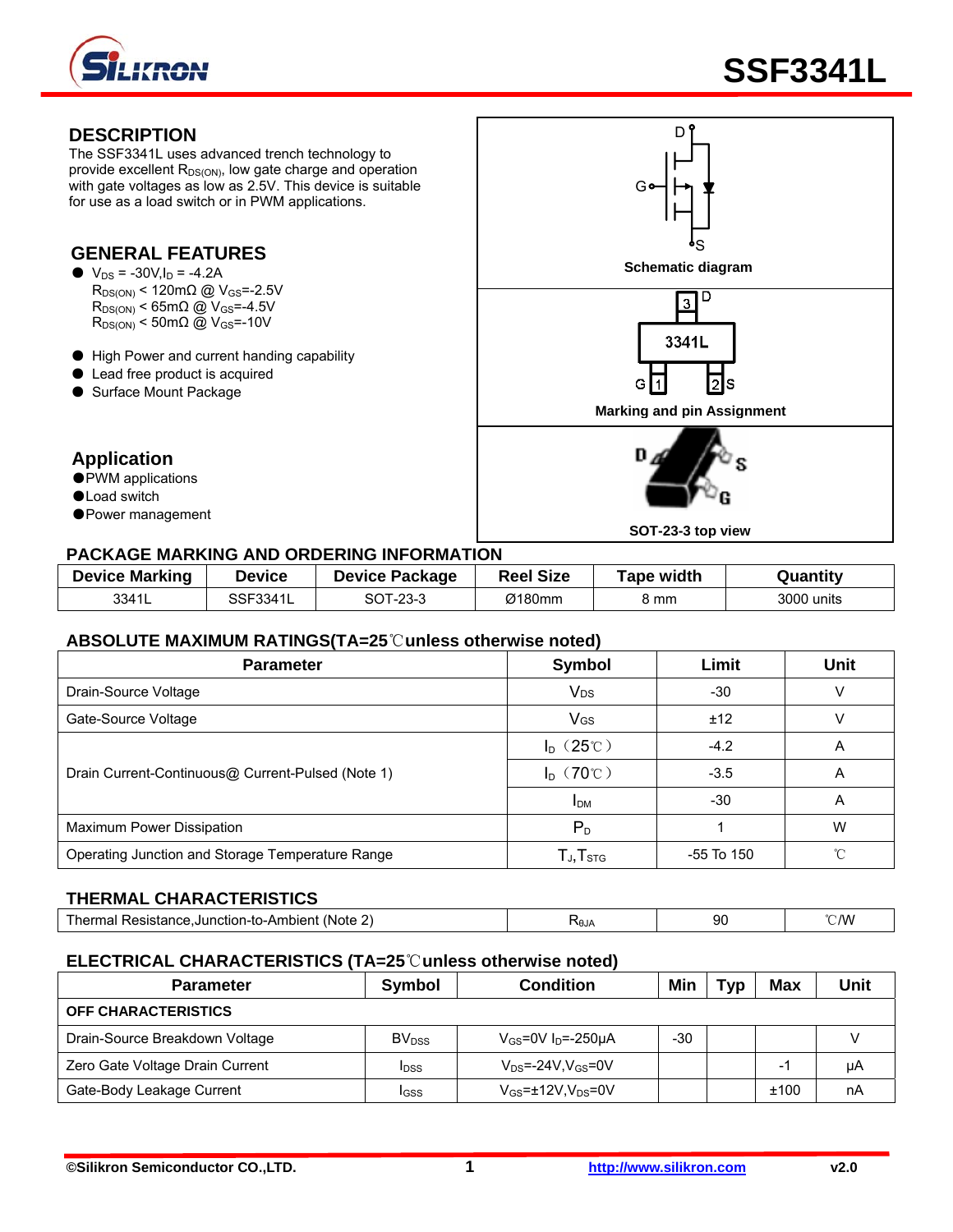

| <b>ON CHARACTERISTICS (Note 3)</b>        |                     |                                                             |        |                |        |           |
|-------------------------------------------|---------------------|-------------------------------------------------------------|--------|----------------|--------|-----------|
| Gate Threshold Voltage                    | $V_{GS(th)}$        | $V_{DS} = V_{GS}I_D = -250 \mu A$                           | $-0.7$ |                | $-2$   | $\vee$    |
|                                           |                     | $V_{GS}$ =-10V, $I_D$ =-4.2A                                |        | 42             | 50     |           |
| Drain-Source On-State Resistance          | $R_{DS(ON)}$        | $V_{GS} = -4.5V$ , $I_D = -4A$                              |        | 53             | 65     | $m\Omega$ |
|                                           |                     | $V_{GS} = -2.5V$ , $I_{D} = -1A$                            |        | 80             | 120    |           |
| Forward Transconductance                  | $g_{FS}$            | $V_{DS} = -5V \cdot ln = -5A$                               |        | 10             |        | S         |
| <b>DYNAMIC CHARACTERISTICS (Note4)</b>    |                     |                                                             |        |                |        |           |
| Input Capacitance                         | $C_{\text{lss}}$    |                                                             |        | 950            |        | <b>PF</b> |
| <b>Output Capacitance</b>                 | C <sub>oss</sub>    | $V_{DS} = -15V$ , $V_{GS} = 0V$ ,<br>$F = 1.0 MHz$          |        | 120            |        | <b>PF</b> |
| Reverse Transfer Capacitance              | C <sub>rss</sub>    |                                                             |        | 70             |        | <b>PF</b> |
| <b>SWITCHING CHARACTERISTICS (Note 4)</b> |                     |                                                             |        |                |        |           |
| Turn-on Delay Time                        | $t_{d(on)}$         |                                                             |        | 6.5            |        | nS        |
| Turn-on Rise Time                         | $t_{r}$             | $V_{DD}$ =-15V, $I_D$ =-3.2A                                |        | 3              |        | nS        |
| Turn-Off Delay Time                       | $t_{d(\text{off})}$ | $V_{GS}$ =-10V, R <sub>GEN</sub> =6 $\Omega$                |        | 30             |        | nS        |
| <b>Turn-Off Fall Time</b>                 | $t_{\rm f}$         |                                                             |        | 12             |        | nS        |
| <b>Total Gate Charge</b>                  | $Q_{q}$             |                                                             |        | 9.6            |        | nC        |
| Gate-Source Charge                        | $Q_{gs}$            | $V_{DS}$ =-15V, I <sub>D</sub> =-4A, V <sub>GS</sub> =-4.5V |        | $\overline{2}$ |        | nC        |
| Gate-Drain Charge                         | $Q_{\text{gd}}$     |                                                             |        | 2.6            |        | nC        |
| <b>DRAIN-SOURCE DIODE CHARACTERISTICS</b> |                     |                                                             |        |                |        |           |
| Diode Forward Voltage (Note 3)            | $V_{SD}$            | $V_{GS}$ =0V, $I_S$ =-1A                                    |        |                | $-1.2$ | $\vee$    |

#### **NOTES:**

**1.** Repetitive Rating: Pulse width limited by maximum junction temperature.<br>**2.** Surface Mounted on 1in<sup>2</sup> FR4 Board, t ≤ 10 sec.

**3.** Pulse Test: Pulse Width ≤ 300μs, Duty Cycle ≤ 2%.

**4.** Guaranteed by design, not subject to production testing.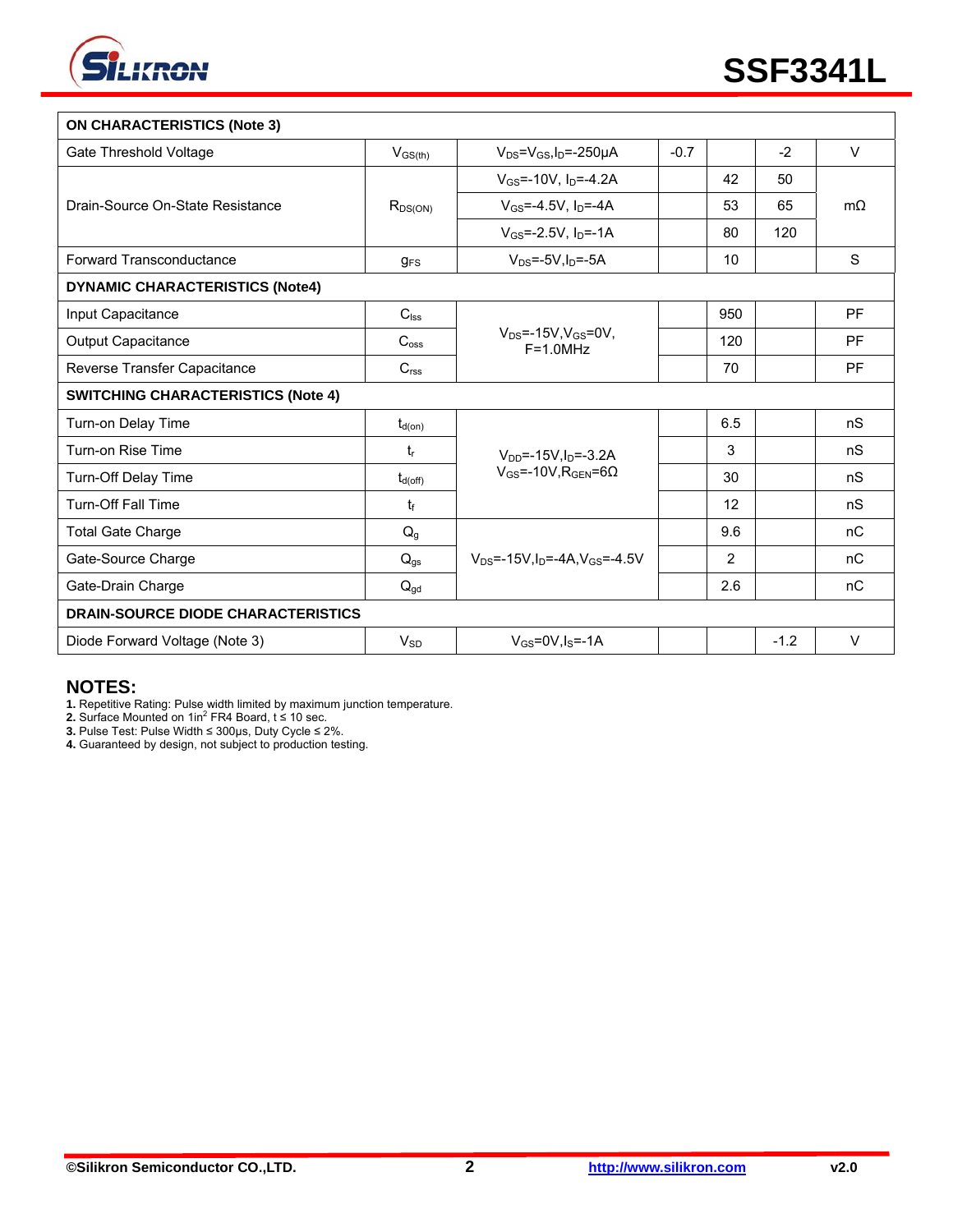

### **TYPICAL ELECTRICAL AND THERMAL CHARACTERISTICS**





**Figure 1:Switching Test Circuit** 



**Figure 3 Power Dissipation** 



**Figure 5 Output CHARACTERISTICS** 

**Figure 2:Switching Waveforms** 



**Figure 4 Drain Current** 



**Figure 6 Drain-Source On-Resistance**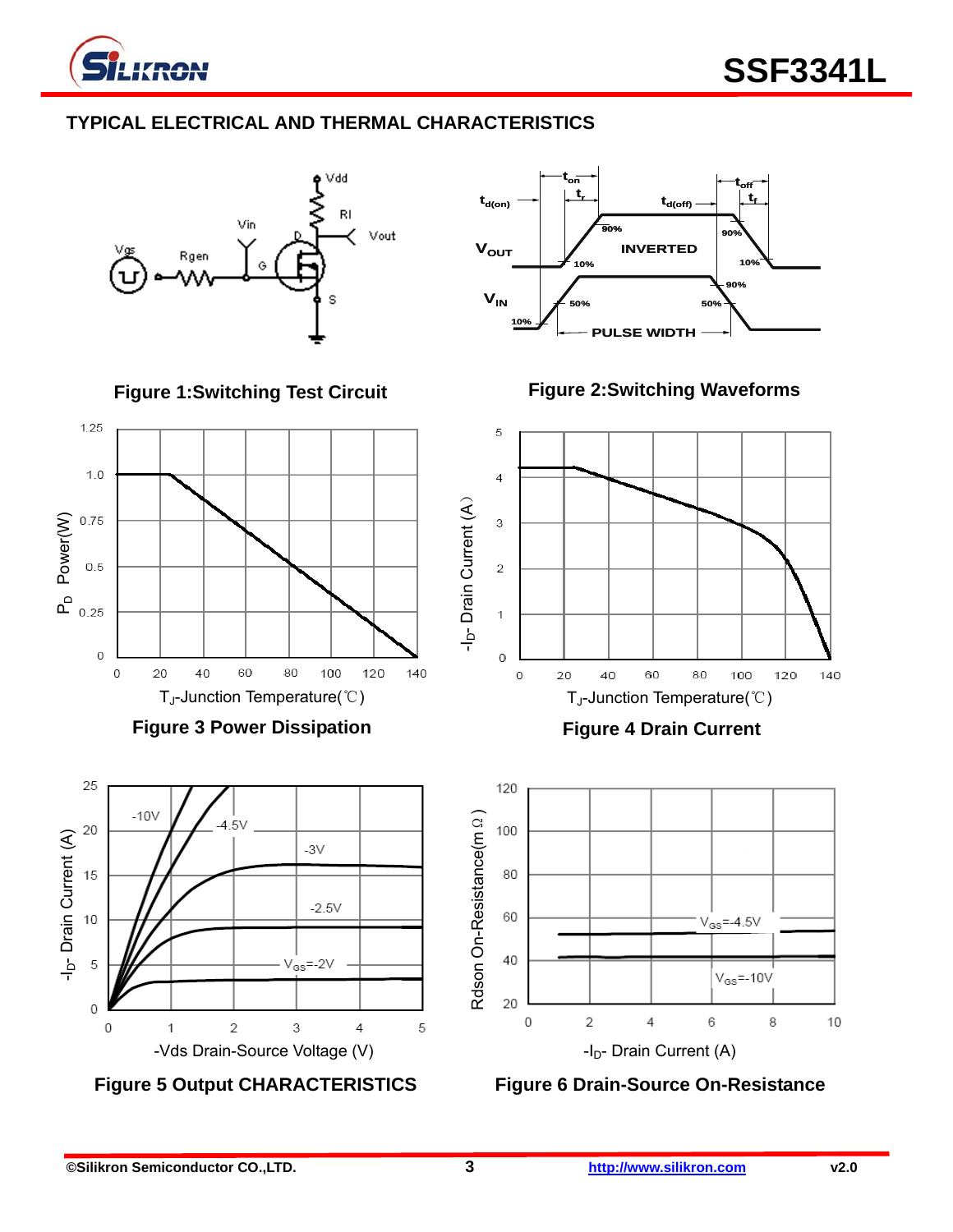

# **Silikron** SSF3341L















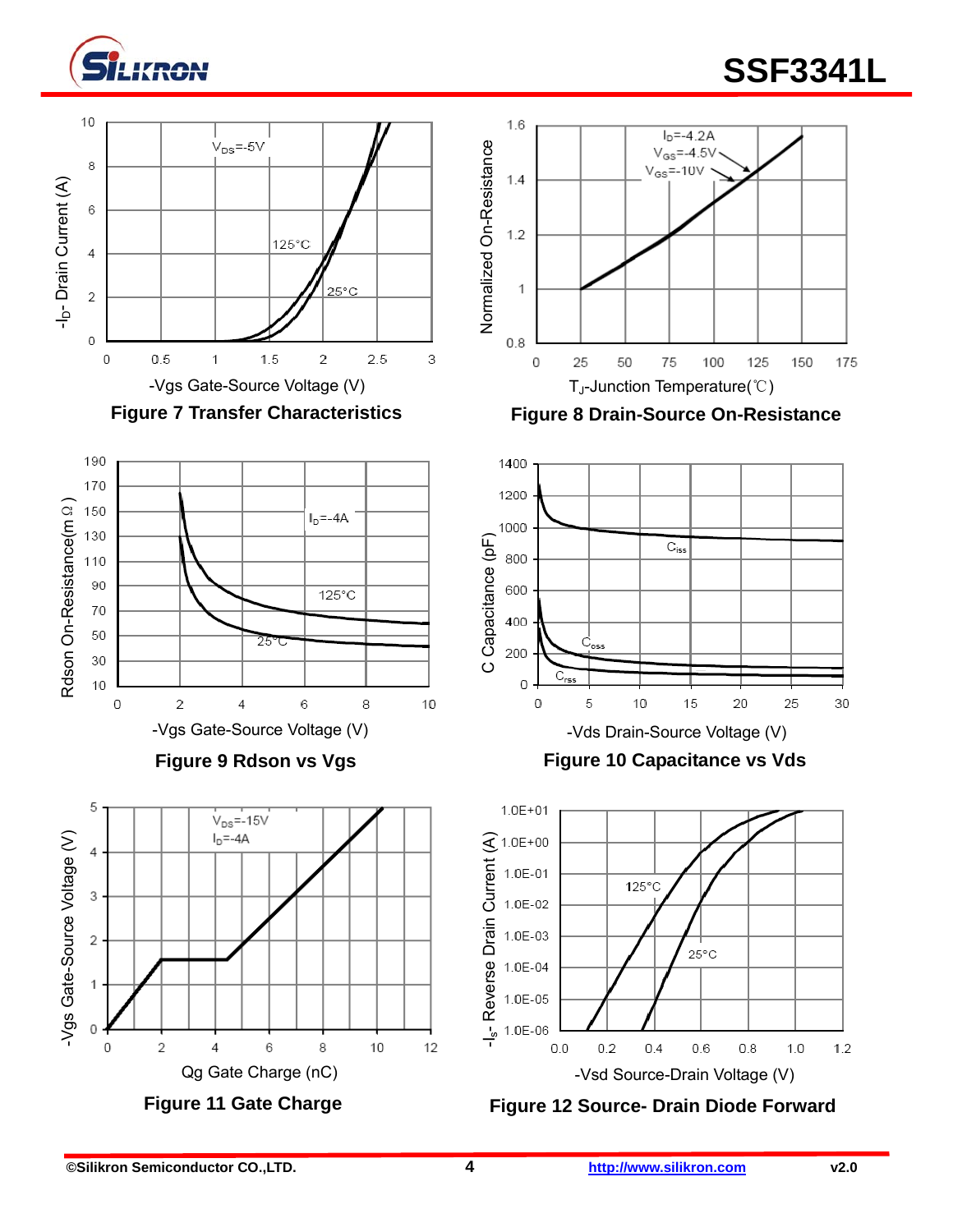



**Figure 13 Safe Operation Area** 



**Figure 14 Normalized Maximum Transient Thermal Impedance**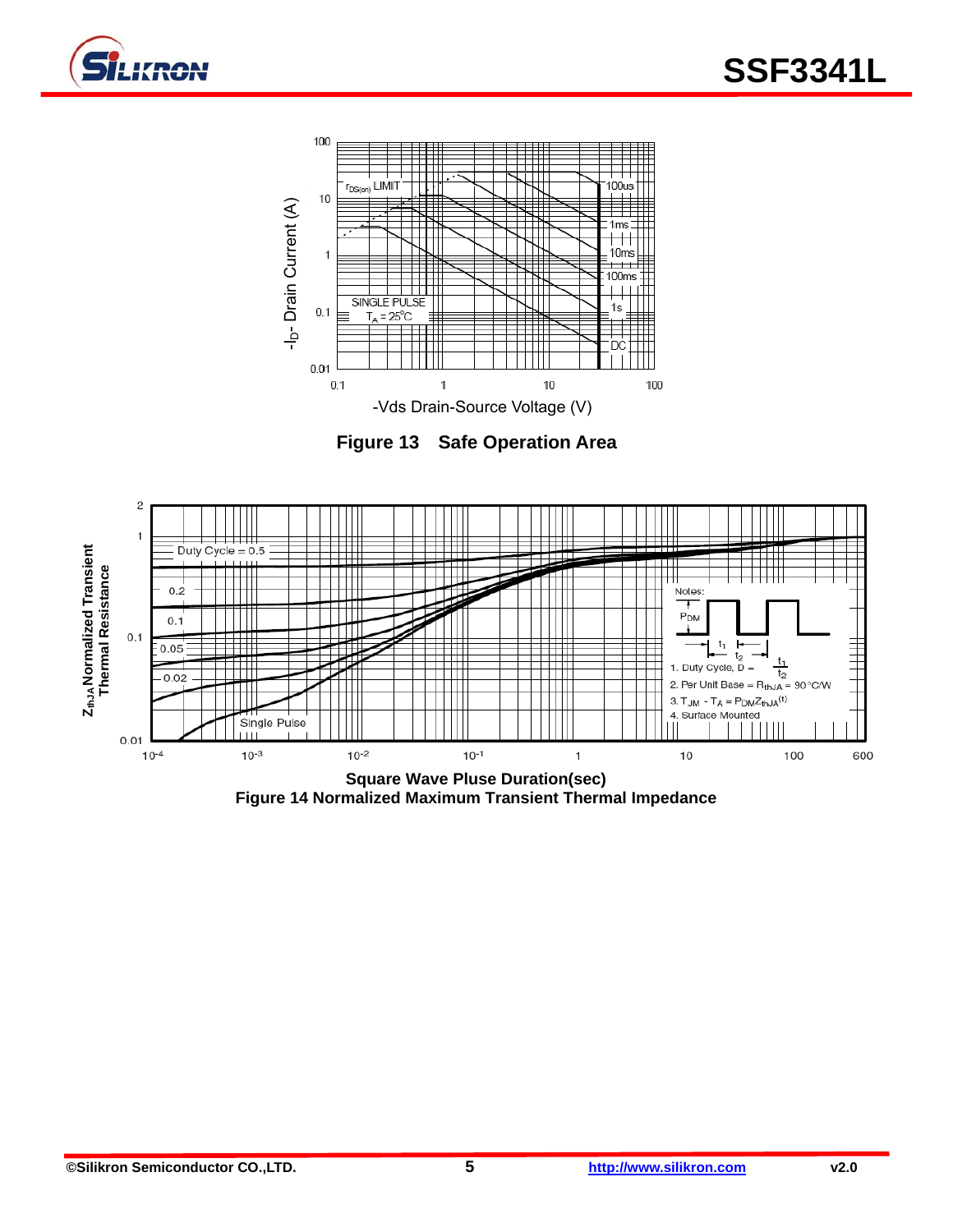

## **SOT23-3 PACKAGE INFORMATION**







|            | Dimensions in millimeters |          |           |  |            | Dimensions in inc |             |
|------------|---------------------------|----------|-----------|--|------------|-------------------|-------------|
| Symbols    | Min.                      | Nom.     | Max.      |  | Symbols    | Min.              | Nom.        |
| A          | 0.90                      |          | 1.25      |  | A          | 0.035             |             |
| A1         | 0.00                      |          | 0.13      |  | A1         | 0.000             |             |
| A2         | 0.70                      | 1.00     | 1.15      |  | A2         | 0.028             | 0.039       |
| b          | 0.30                      | 0.40     | 0.50      |  | b          | 0.012             | 0.016       |
| С          | 0.08                      | 0.13     | 0.20      |  | С          | 0.003             | 0.005       |
| D          | 2.80                      | 2.90     | 3.10      |  | D          | 0.110             | 0.114       |
| E          | 2.60                      | 2.80     | 3.00      |  | Е          | 0.102             | 0.110       |
| E1         | 1.40                      | 1.60     | 1.80      |  | E1         | 0.055             | 0.063       |
| е          |                           | 0.95 BSC |           |  | е          |                   | 0.037 BS    |
| e1         |                           | 1.90 BSC |           |  | e1         |                   | 0.075 BS    |
| L          | 0.30                      |          | 0.60      |  | L          | 0.012             |             |
| $\theta$ 1 | 0°                        | 5°       | $8^\circ$ |  | $\Theta$ 1 | $0^{\circ}$       | $5^{\circ}$ |

| Dimensions in inches |  |  |  |  |
|----------------------|--|--|--|--|
|                      |  |  |  |  |

Max.

#### **RECOMMENDED LAND PATTERN**



| A          | 0.035     |       | 0.049     |  |  |  |
|------------|-----------|-------|-----------|--|--|--|
| A1         | 0.000     |       | 0.005     |  |  |  |
| A2         | 0.028     | 0.039 | 0.045     |  |  |  |
| b          | 0.012     | 0.016 | 0.020     |  |  |  |
| C          | 0.003     | 0.005 | 0.008     |  |  |  |
| D          | 0.110     | 0.114 | 0.122     |  |  |  |
| E          | 0.102     | 0.110 | 0.118     |  |  |  |
| E1         | 0.055     | 0.063 | 0.071     |  |  |  |
| е          | 0.037 BSC |       |           |  |  |  |
| e1         | 0.075 BSC |       |           |  |  |  |
| L          | 0.012     |       | 0.024     |  |  |  |
| $\theta$ 1 | o∘        | 5°    | $8^\circ$ |  |  |  |

#### **NOTES**:

1. Tolerance ±0.10mm (4 mil) unless otherwise specified

2. Package body sizes exclude mold flash and gate burrs. Mold flash at the non-lead sides should be less than 5 mils.

3. Dimension L is measured in gauge plane.

4. Controlling dimension is millimeter, converted inch dimensions are not necessarily exact.